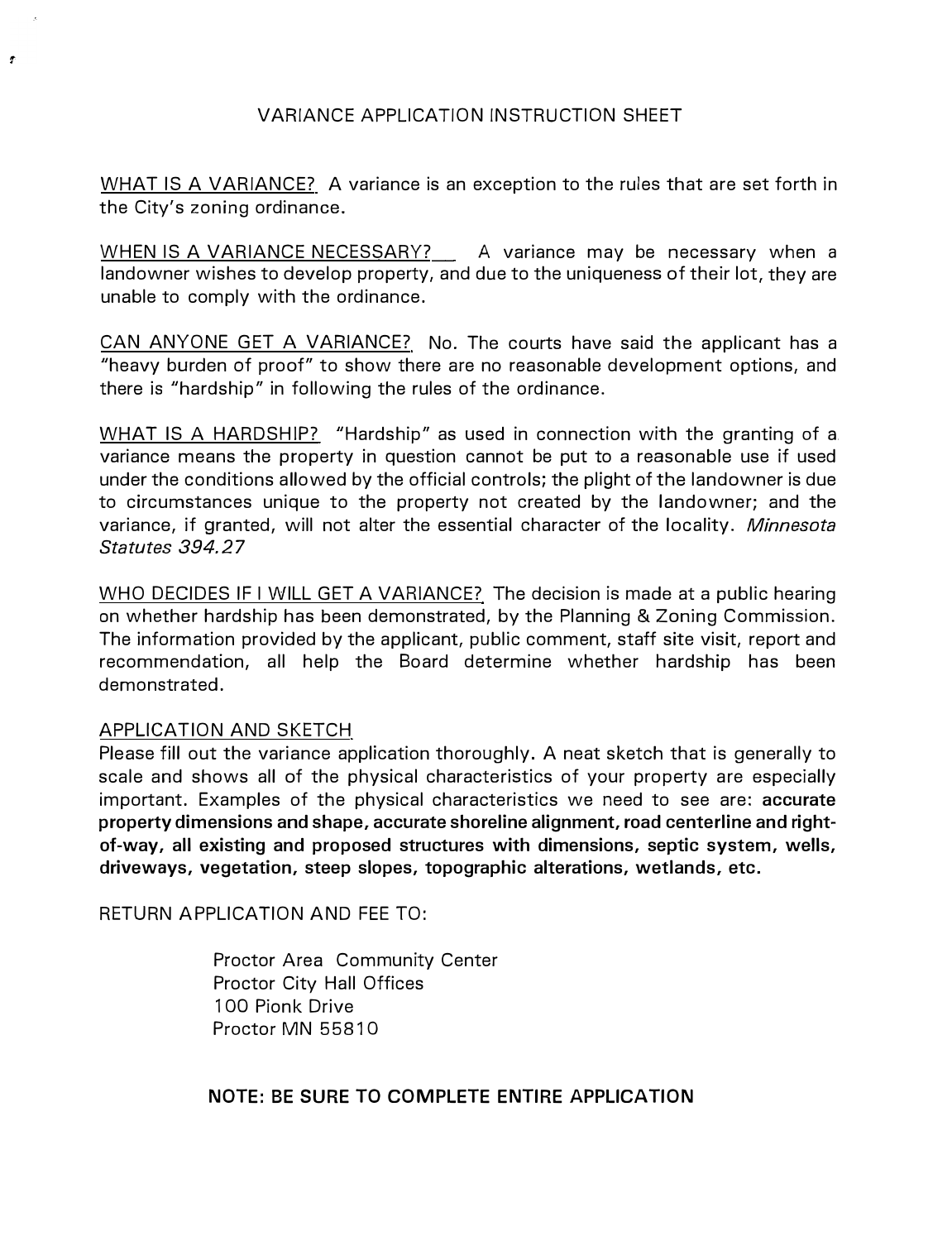### EXPLANATION OF REQUEST

What specific standard(s) are you requesting variance from? (ie. lot size, road setback, etc.)

What is the required standard{s) or measurements? --------------

What standard{s) or measurement(s) are you requesting? -----------

What construction options or alternatives do you have that may eliminate the need for a variance?

Are there unavoidable physical features on your property such as ledgerock, wetlands, bluffs or steep slopes that severely limit your construction site options? *YES NO If yes, explain* **1.1** yes, explain

 $\sim$ 

Does the architectural design or floor plan of your building {ie. location of kitchen or bathroom facilities, roof lines or fireplace) severely limit your construction options?

If your proposal is for an addition, what modifications to the existing structure are intended or required? --------------------------

Is there any other information that would help us determine if you should be granted a variance to the rules other property owners must follow?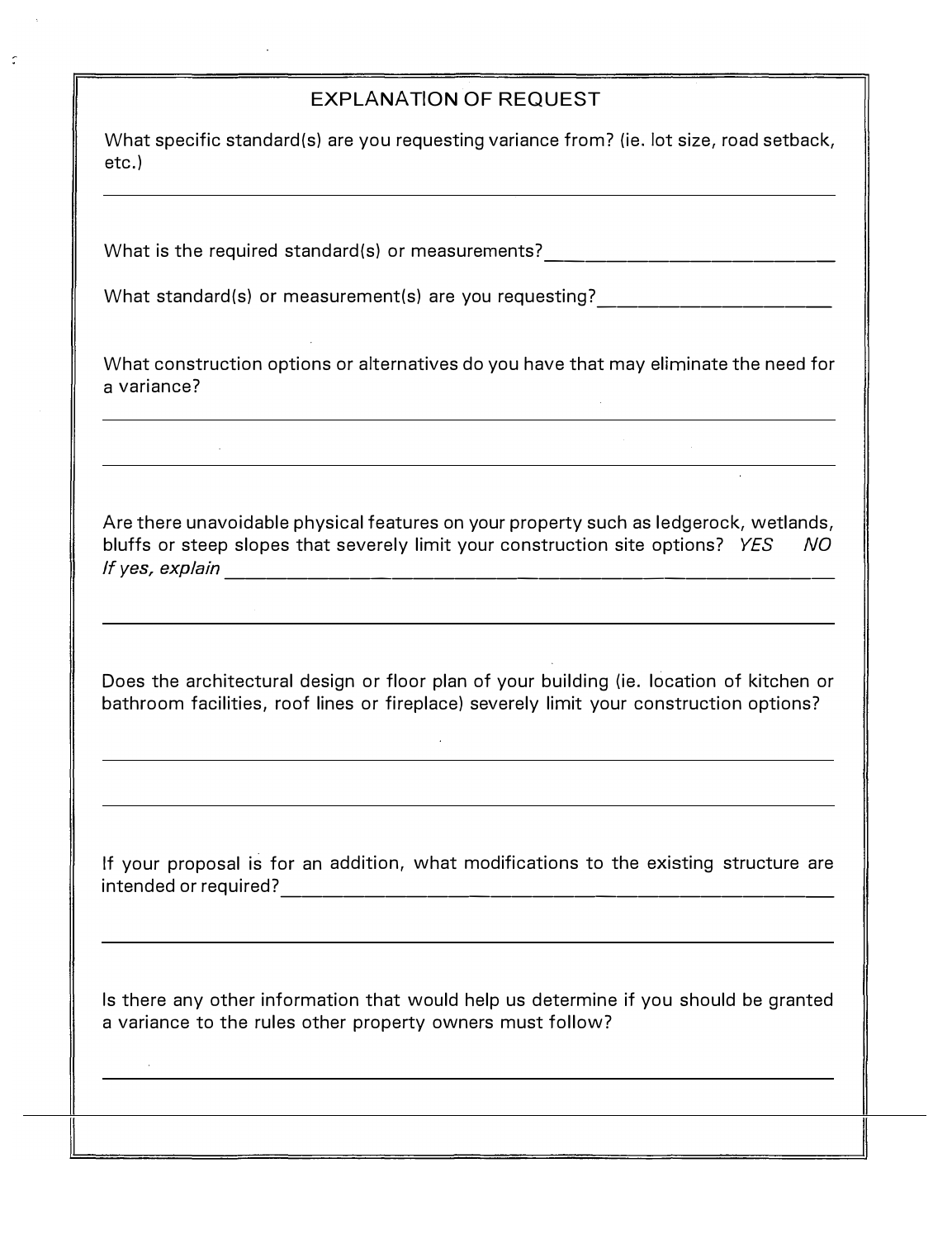# **CITY OF PROCTOR APPLICATION FOR VARIANCE**

 $\bar{z}$ 

 $\mathcal{I}$ 

## NOTE: BOTH SIDES MUST BE COMPLETED - SITE PLAN MUST BE SUBMITTED

| Address of Property Manual Address of Property<br><b>OWNER</b><br><b>APPLICANT</b> |                                                                                 | Parcel No. ______________________<br><u> 1980 - Jan Barnett, fransk politiker (d. 1980)</u><br>Phone: City: City: State: Zip Code:                                                                                                                                                                                                      |                                                                                                                                                                                                                                                                                                                                                                                                                                                                                                                                                                                                                                                                                                                                                                                                                                                                                                                                                                                                                                                                                                                                                                                                                                                                                                                                                                                                |
|------------------------------------------------------------------------------------|---------------------------------------------------------------------------------|-----------------------------------------------------------------------------------------------------------------------------------------------------------------------------------------------------------------------------------------------------------------------------------------------------------------------------------------|------------------------------------------------------------------------------------------------------------------------------------------------------------------------------------------------------------------------------------------------------------------------------------------------------------------------------------------------------------------------------------------------------------------------------------------------------------------------------------------------------------------------------------------------------------------------------------------------------------------------------------------------------------------------------------------------------------------------------------------------------------------------------------------------------------------------------------------------------------------------------------------------------------------------------------------------------------------------------------------------------------------------------------------------------------------------------------------------------------------------------------------------------------------------------------------------------------------------------------------------------------------------------------------------------------------------------------------------------------------------------------------------|
|                                                                                    |                                                                                 |                                                                                                                                                                                                                                                                                                                                         |                                                                                                                                                                                                                                                                                                                                                                                                                                                                                                                                                                                                                                                                                                                                                                                                                                                                                                                                                                                                                                                                                                                                                                                                                                                                                                                                                                                                |
|                                                                                    |                                                                                 |                                                                                                                                                                                                                                                                                                                                         |                                                                                                                                                                                                                                                                                                                                                                                                                                                                                                                                                                                                                                                                                                                                                                                                                                                                                                                                                                                                                                                                                                                                                                                                                                                                                                                                                                                                |
|                                                                                    |                                                                                 |                                                                                                                                                                                                                                                                                                                                         |                                                                                                                                                                                                                                                                                                                                                                                                                                                                                                                                                                                                                                                                                                                                                                                                                                                                                                                                                                                                                                                                                                                                                                                                                                                                                                                                                                                                |
|                                                                                    |                                                                                 |                                                                                                                                                                                                                                                                                                                                         |                                                                                                                                                                                                                                                                                                                                                                                                                                                                                                                                                                                                                                                                                                                                                                                                                                                                                                                                                                                                                                                                                                                                                                                                                                                                                                                                                                                                |
|                                                                                    |                                                                                 |                                                                                                                                                                                                                                                                                                                                         |                                                                                                                                                                                                                                                                                                                                                                                                                                                                                                                                                                                                                                                                                                                                                                                                                                                                                                                                                                                                                                                                                                                                                                                                                                                                                                                                                                                                |
|                                                                                    |                                                                                 |                                                                                                                                                                                                                                                                                                                                         |                                                                                                                                                                                                                                                                                                                                                                                                                                                                                                                                                                                                                                                                                                                                                                                                                                                                                                                                                                                                                                                                                                                                                                                                                                                                                                                                                                                                |
|                                                                                    |                                                                                 |                                                                                                                                                                                                                                                                                                                                         |                                                                                                                                                                                                                                                                                                                                                                                                                                                                                                                                                                                                                                                                                                                                                                                                                                                                                                                                                                                                                                                                                                                                                                                                                                                                                                                                                                                                |
|                                                                                    |                                                                                 |                                                                                                                                                                                                                                                                                                                                         |                                                                                                                                                                                                                                                                                                                                                                                                                                                                                                                                                                                                                                                                                                                                                                                                                                                                                                                                                                                                                                                                                                                                                                                                                                                                                                                                                                                                |
|                                                                                    |                                                                                 |                                                                                                                                                                                                                                                                                                                                         |                                                                                                                                                                                                                                                                                                                                                                                                                                                                                                                                                                                                                                                                                                                                                                                                                                                                                                                                                                                                                                                                                                                                                                                                                                                                                                                                                                                                |
|                                                                                    |                                                                                 |                                                                                                                                                                                                                                                                                                                                         |                                                                                                                                                                                                                                                                                                                                                                                                                                                                                                                                                                                                                                                                                                                                                                                                                                                                                                                                                                                                                                                                                                                                                                                                                                                                                                                                                                                                |
|                                                                                    |                                                                                 |                                                                                                                                                                                                                                                                                                                                         |                                                                                                                                                                                                                                                                                                                                                                                                                                                                                                                                                                                                                                                                                                                                                                                                                                                                                                                                                                                                                                                                                                                                                                                                                                                                                                                                                                                                |
|                                                                                    |                                                                                 |                                                                                                                                                                                                                                                                                                                                         |                                                                                                                                                                                                                                                                                                                                                                                                                                                                                                                                                                                                                                                                                                                                                                                                                                                                                                                                                                                                                                                                                                                                                                                                                                                                                                                                                                                                |
|                                                                                    |                                                                                 |                                                                                                                                                                                                                                                                                                                                         |                                                                                                                                                                                                                                                                                                                                                                                                                                                                                                                                                                                                                                                                                                                                                                                                                                                                                                                                                                                                                                                                                                                                                                                                                                                                                                                                                                                                |
|                                                                                    |                                                                                 |                                                                                                                                                                                                                                                                                                                                         |                                                                                                                                                                                                                                                                                                                                                                                                                                                                                                                                                                                                                                                                                                                                                                                                                                                                                                                                                                                                                                                                                                                                                                                                                                                                                                                                                                                                |
|                                                                                    |                                                                                 |                                                                                                                                                                                                                                                                                                                                         |                                                                                                                                                                                                                                                                                                                                                                                                                                                                                                                                                                                                                                                                                                                                                                                                                                                                                                                                                                                                                                                                                                                                                                                                                                                                                                                                                                                                |
|                                                                                    | By                                                                              |                                                                                                                                                                                                                                                                                                                                         |                                                                                                                                                                                                                                                                                                                                                                                                                                                                                                                                                                                                                                                                                                                                                                                                                                                                                                                                                                                                                                                                                                                                                                                                                                                                                                                                                                                                |
|                                                                                    |                                                                                 |                                                                                                                                                                                                                                                                                                                                         |                                                                                                                                                                                                                                                                                                                                                                                                                                                                                                                                                                                                                                                                                                                                                                                                                                                                                                                                                                                                                                                                                                                                                                                                                                                                                                                                                                                                |
|                                                                                    |                                                                                 |                                                                                                                                                                                                                                                                                                                                         |                                                                                                                                                                                                                                                                                                                                                                                                                                                                                                                                                                                                                                                                                                                                                                                                                                                                                                                                                                                                                                                                                                                                                                                                                                                                                                                                                                                                |
|                                                                                    |                                                                                 |                                                                                                                                                                                                                                                                                                                                         |                                                                                                                                                                                                                                                                                                                                                                                                                                                                                                                                                                                                                                                                                                                                                                                                                                                                                                                                                                                                                                                                                                                                                                                                                                                                                                                                                                                                |
|                                                                                    |                                                                                 |                                                                                                                                                                                                                                                                                                                                         |                                                                                                                                                                                                                                                                                                                                                                                                                                                                                                                                                                                                                                                                                                                                                                                                                                                                                                                                                                                                                                                                                                                                                                                                                                                                                                                                                                                                |
|                                                                                    |                                                                                 |                                                                                                                                                                                                                                                                                                                                         |                                                                                                                                                                                                                                                                                                                                                                                                                                                                                                                                                                                                                                                                                                                                                                                                                                                                                                                                                                                                                                                                                                                                                                                                                                                                                                                                                                                                |
|                                                                                    |                                                                                 |                                                                                                                                                                                                                                                                                                                                         |                                                                                                                                                                                                                                                                                                                                                                                                                                                                                                                                                                                                                                                                                                                                                                                                                                                                                                                                                                                                                                                                                                                                                                                                                                                                                                                                                                                                |
|                                                                                    |                                                                                 |                                                                                                                                                                                                                                                                                                                                         |                                                                                                                                                                                                                                                                                                                                                                                                                                                                                                                                                                                                                                                                                                                                                                                                                                                                                                                                                                                                                                                                                                                                                                                                                                                                                                                                                                                                |
|                                                                                    |                                                                                 |                                                                                                                                                                                                                                                                                                                                         |                                                                                                                                                                                                                                                                                                                                                                                                                                                                                                                                                                                                                                                                                                                                                                                                                                                                                                                                                                                                                                                                                                                                                                                                                                                                                                                                                                                                |
|                                                                                    |                                                                                 | , 20                                                                                                                                                                                                                                                                                                                                    |                                                                                                                                                                                                                                                                                                                                                                                                                                                                                                                                                                                                                                                                                                                                                                                                                                                                                                                                                                                                                                                                                                                                                                                                                                                                                                                                                                                                |
|                                                                                    |                                                                                 |                                                                                                                                                                                                                                                                                                                                         | <b>Disapproved</b>                                                                                                                                                                                                                                                                                                                                                                                                                                                                                                                                                                                                                                                                                                                                                                                                                                                                                                                                                                                                                                                                                                                                                                                                                                                                                                                                                                             |
|                                                                                    | $\mathcal{L} = \mathcal{L} \times \mathcal{L} = \mathcal{L} \times \mathcal{L}$ | <b>Date Date</b><br>$\frac{1}{2}$ $\frac{1}{2}$ $\frac{1}{2}$ $\frac{1}{2}$ $\frac{1}{2}$ $\frac{1}{2}$ $\frac{1}{2}$ $\frac{1}{2}$ $\frac{1}{2}$ $\frac{1}{2}$ $\frac{1}{2}$ $\frac{1}{2}$ $\frac{1}{2}$ $\frac{1}{2}$ $\frac{1}{2}$ $\frac{1}{2}$ $\frac{1}{2}$ $\frac{1}{2}$ $\frac{1}{2}$ $\frac{1}{2}$ $\frac{1}{2}$ $\frac{1}{2}$ | Phone: City: City: State: Zip Code:<br>Now Zoned: R-1 R-2 R-3 C-1 C-2 S I (Circle One)<br>Application is hereby made for a variance as follows: (note the Proctor City Code number<br>that the variance applies to)<br><u> </u><br><u> 1980 - Andrea Stadt Britain, amerikan basar basar basar basar basar basar basar basar basar basar basar basa</u><br>Attach site plan and variance criteria responses on reverse side of form must be completed for application<br>to be considered complete. City Staff will review and send written conformation of formal acceptance.<br>The owner of this property and the undersigned agree to conform to all applicable laws of PROCTOR, MN and to allow access to said property by Proctor building officials and Planning and Zoning Commissioners.<br>It is the appl<br>Applicant:<br>By: $\qquad \qquad \qquad$<br>$\frac{1}{2}$ to the total transition of the term of the term of $\frac{1}{2}$ to the curve HALL USE - CHRONOLOGY<br><u> 1989 - Jan James James Barnett, fransk komponist (</u><br><u> 1980 - Johann Barbara, martxa a shekara 1980 - An tsa a shekara 1980 - An tsa a shekara 1980 - An tsa a shekara 1980 - An tsa a shekara 1980 - An tsa a shekara 1980 - An tsa a shekara 1980 - An tsa a shekara 1980 - An ts</u><br>PLANNING COMMISSION/ZONING BOARD<br>The action requested in the foregoing petition was: Approved |

Planning & Zoning Chairperson